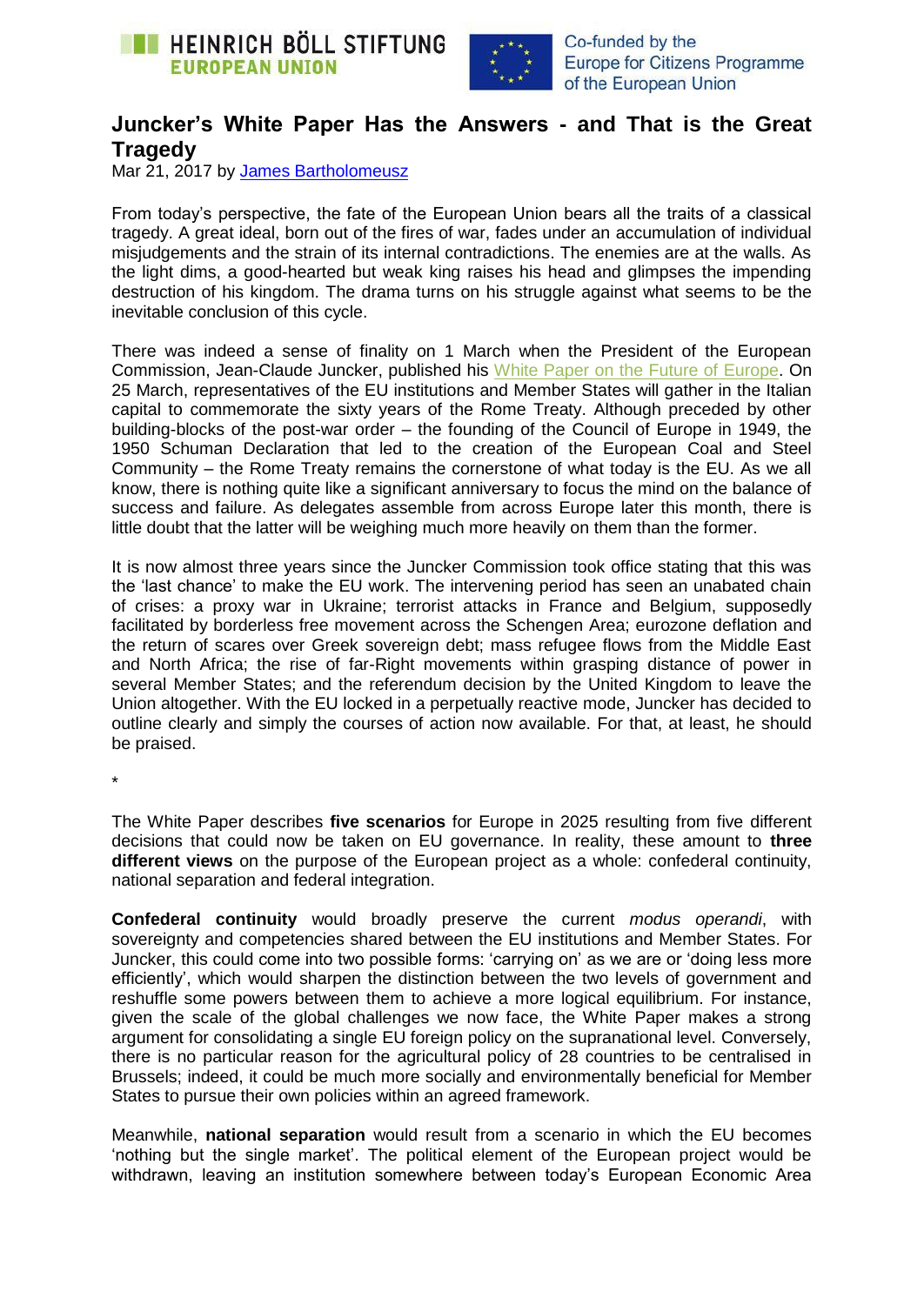



(EEA) and European Free Trade Association (EFTA). The function of the EU institutions would be to maintain the four freedoms insofar as this does not impact on Member State sovereignty, and different states would be able to opt in and out of different measures. As the White Paper acknowledges, this would in effect privilege the movement of capital and goods – more easily reconciled with national policymaking – over that of services and labour.

Thirdly, **federal integration** would mean a concerted drive towards a deeper and closer union. The key elements commonly thought to constitute national sovereignty – control of fiscal, monetary, foreign and security policy – would be consolidated at the supranational level. The White Paper outlines two scenarios in which this could occur. On the one hand, all Member States sign up to 'doing much more together' – in plain terms, full federalisation of 27 participating countries. On the other, the much-debated concept of a two-speed Europe reaches a consensus and 'those who want more do more', creating an inner federation buttressed by an outer confederation that continues to resemble the present-day EU. In either scenario, even if full integration is still a work in progress by 2025, the states involved would be agreed on the eventual conclusion.

Through its five scenarios, the Commission has provided the full menu of options available to the 27 Member States that intend on remaining within the Union. However, it is clear from the tone of the White Paper where the institution's sympathies lie. In these matters, Juncker and his team are absolutely right: only federal integration can create a sustainable future for Europe. Why are the other options not serious possibilities? Because they will both, sooner or later, lead to the collapse of the EU itself.

Firstly, **confederal continuity** is an illusion – the EU's present trend is not towards stability, it is towards dissolution. Only the most deluded of onlookers could now believe that the Union will survive the next few years without fundamental reform. A key reason for this is the contradictory structures of governance that, already problematic in more stable circumstances, have paralysed the EU and its Member States to act in times of trouble. To take one example, our inability to get a grip on the refugee crisis stems from a transnational borderless travel area coexisting with two dozen independent interior ministries, each with its own agenda and accountable to only a small subset of the total European population. Under such circumstances, proposals for 'cooperation in the management of external borders [to be] stepped up gradually' and to make 'progress towards a common asylum system' are far too vulnerable to shipwreck by the sort of intergovernmental wrangling we have seen at every recent EU Council meeting. A similar argument could be made about monetary union. As Member States, the EU institutions and the International Monetary Fund have belatedly recognised, agreeing on fiscal 'rules' and hoping that national governments will observe them is not enough to guarantee the stability of a transnational currency.

If the Eurosceptics have one thing right it is that the EU in its present form is unsustainable, and that piecemeal reform will neither solve the root problems nor convince voters that the European project is worth pursuing any further. So, if confederal continuity is not an option, what about national separation?

Granted, there is the possibility that the nations of Europe could reach a state of equilibrium based largely or solely on trade relations; this argument is often heard from moderate Eurosceptics who believe the EU has reached too far in its political ambitions and should be scaled back to a more conventional forum of intergovernmental cooperation. (A favourite claim of Leave campaigners in the UK referendum was that Member States originally only signed up to a trade bloc whose purpose has since been perverted.) This, unfortunately, relies on a serious misreading of our history. The European project has always been an essentially political one, first and foremost conceived to end centuries of war and promote peace and reconciliation between rival nations. In that regard, it remains astoundingly successful. **Anyone who hopes to challenge that success must explain what has so**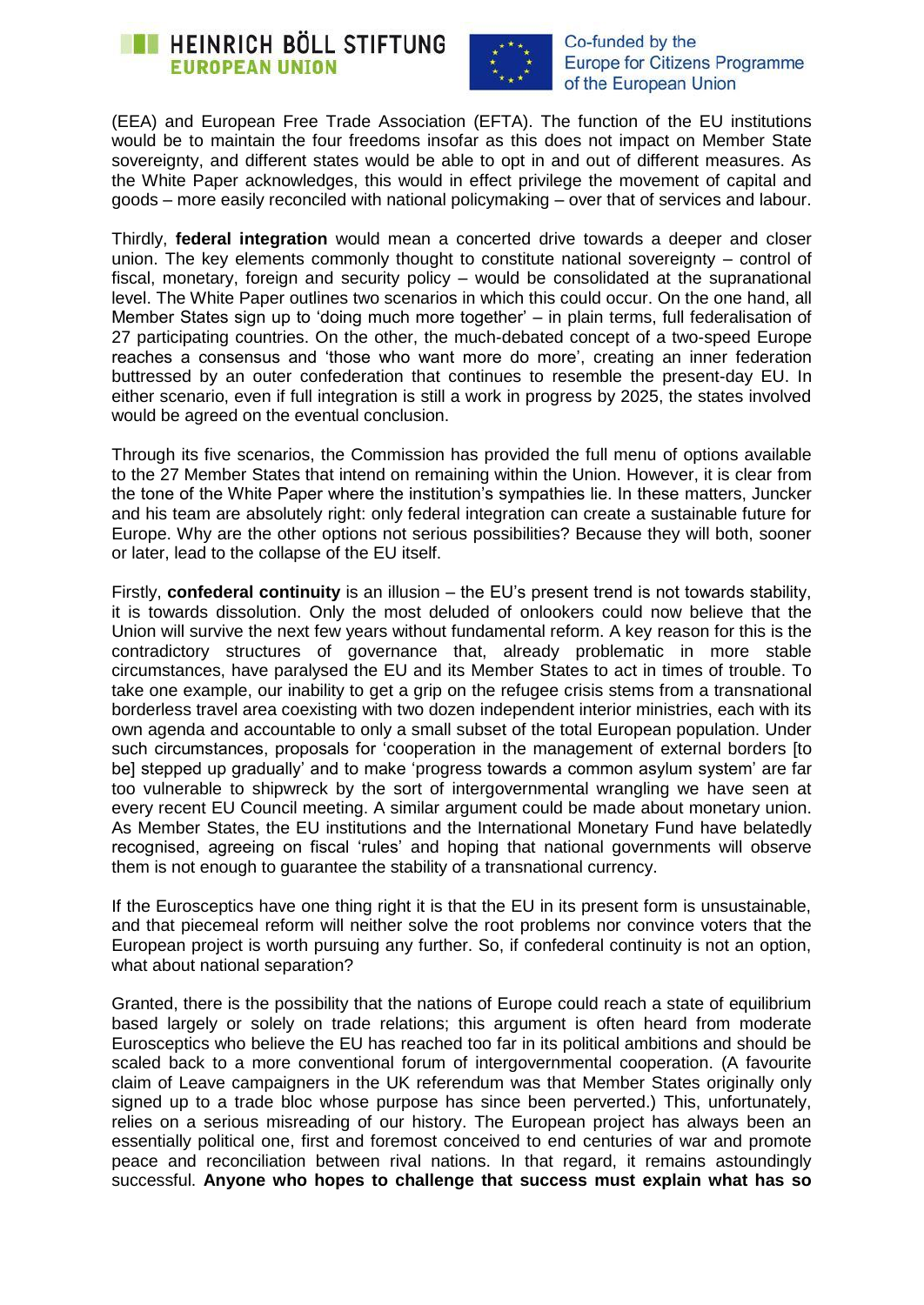



## **fundamentally changed in the sixty years since the Rome Treaty that another intra-European war is now impossible.**

Even if this challenge can be met, there remains the question of whether the single market can function properly without a fairly high level of political integration. The free movement of goods and services relies on commonly agreed and enforceable product standards, the free movement of people on a baseline of human rights and labour law. Perhaps most importantly of all, given the persistent stagnation in the eurozone, the free movement of capital must be closely regulated to maintain macroeconomic stability. As the Commission argues, without the weight of bureaucracy pinning the single market together some states will engage in a 'race to the bottom [on] consumer, social and environmental standards'. while others will – justifiably – erect trade barriers to protect themselves against contagion. An attempt to reduce the EU to merely a liberal trade regime may in fact have quite the opposite effect.

Thus, once we have eliminated the options of confederal continuity and national separation, the only remaining possibility is federal integration. Only an effort to 'complete' the European project can now save the EU.

The White Paper cites a number of **important benefits of** *de facto* **federalisation** (even if it shies away from using the word itself): a scenario in which the EU 'lead[s] the global fight against climate change', creates 'several European 'Silicon Valleys' to drive research and innovation, and 'fully integrate[s] capital markets [to] help mobilise finance for SMEs and major infrastructure projects'. However, federalisation also has the potential to swiftly resolve many of the EU's current crises. Fiscal union would enact a one-off mutualisation of all Member State sovereign debt, ending the eurozone crisis by aligning monetary policy with a centralised treasury function. A shared border force would relieve the strain on Mediterranean countries and ensure that refugees are resettled equitably across the Union. A supranational framework for social policy would help deliver a decent standard of living for all European citizens while mitigating the negative aspects of free movement. And a single foreign policy and defence capability would provide stronger resistance to encroachments by both Islamic terrorism and the new Russian Empire.

As the Commission recognises, the appetite for this level of integration may not exist equally in all Member States. This opens the possibility of a two-speed Europe in which an inner federation (most likely based on the current membership of the eurozone) coexists and cooperates with an outer confederation, with the latter countries able to join the former as and when they see fit. Depending on how the Brexit negotiations unfold, this is even an arrangement that could include the UK and settle long-held anxieties in London about the implications of an 'ever closer union'.

Federal integration is the only possibility. At a critical moment in the EU's history, the closest thing we have to a European president has shown that he understands the problems at hand and has correctly identified the solution. Any rationalist theory of government would tell us this is all that is required. So what is the problem?

\*

This is perhaps the most tragic element of the entire drama: **the Cassandra-like fate of the right message coming from the wrong place at the wrong time**. We are all well aware that trust in political elites is at a historic low across the developed world, but even by these standards the European Commission is uniquely unsuited to spearhead the deep reforms needed for the EU to survive and prosper. Originally conceived as a central administrative body for the European Communities, the Commission now wields the power of an executive branch of government with no direct accountability to the polity it serves. The introduction of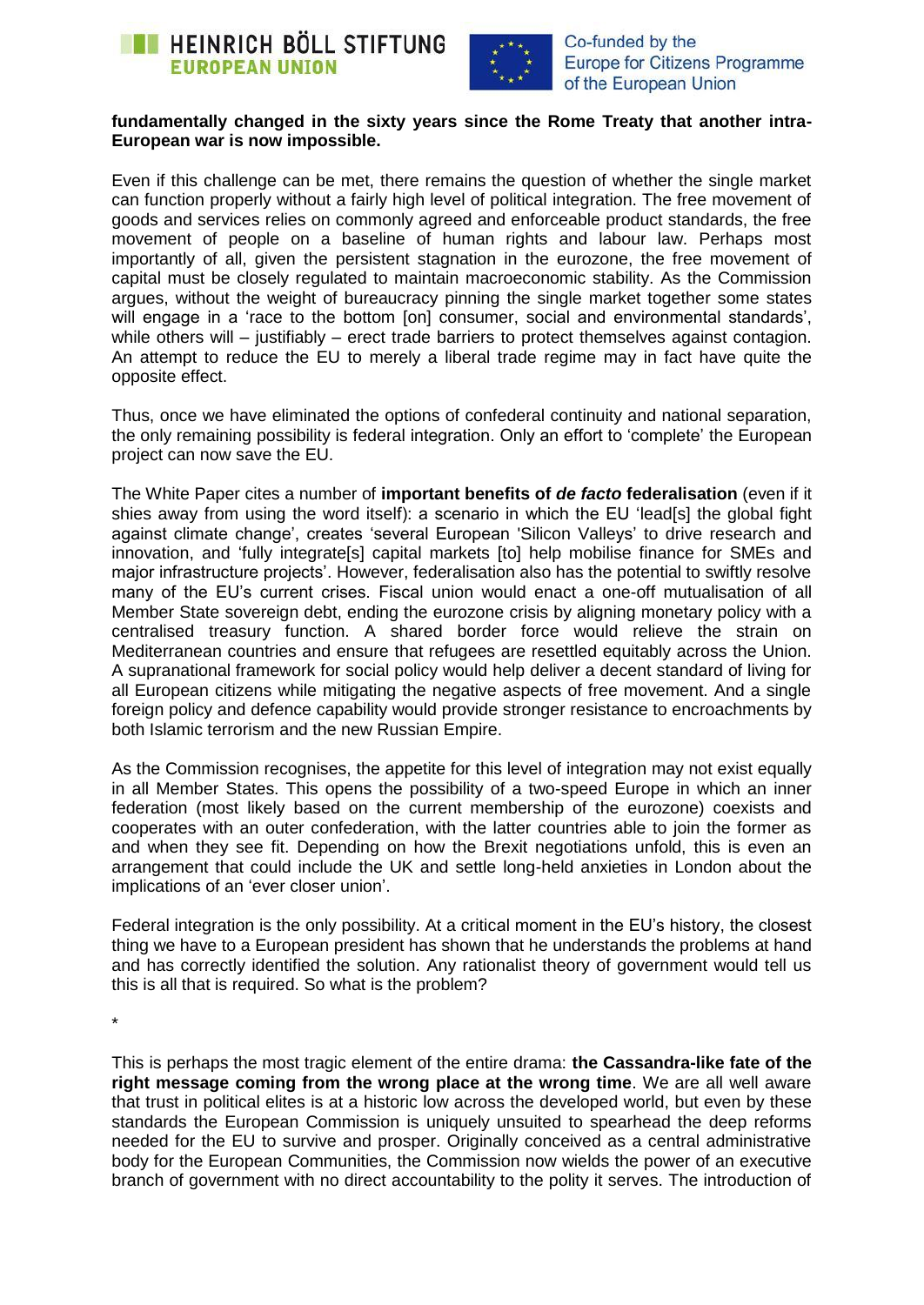



the *Spitzenkandidat* process for electing its president has been a small, recent step in the right direction, but one hampered by the lack of a mature pan-European public sphere to help voters make an informed decision. By contrast, the bouts of austerity inflicted on Mediterranean countries by unelected bureaucrats in Brussels and Frankfurt have reached a much wider audience and dented the faith of even the most ardent Europhiles.

Scepticism of the Commission points to a deeper flaw in the EU, possibly the most fundamental one of all: there is no mass movement for the European ideal. There is a majority in all 27 Member States that supports international cooperation, and even one that recognises the nation-state is incapable of surmounting the challenges of our era. However, this is some distance from people taking to the streets to clamour for the United States of Europe. Sixty years after the Rome Treaty, seventy-two years after the end of the Second World War, federalism in Europe remains the preserve of intellectuals and EU officials. The former are too easily disregarded as airy idealists, the latter as power-hungry mandarins.

Why was this allowed to happen? The causes are varied, from the EU's struggle to define its purpose to the difficulty in organising a transnational political movement, but chief among them must be the reticence of successive leaders to take ownership of the European project. The moral hazard created by the dominance of intergovernmental decision-making – where national politicians can take credit for any popular outcomes while offloading discontent at unpopular ones on 'Brussels' – goes back at least as far as the Maastricht Treaty negotiations in the early 1990s. The deal that ultimately created both the EU and European citizenship was a fudge, with no sustainable consensus reached between Member State governments on the direction of the new Union. This would return to haunt the EU a decade later when plans for a supranational constitution were halted by referenda in France and the Netherlands. Yet rather than taking stock of rising Euroscepticism and moving to combat it, Europe's leaders repackaged the constitution as the Lisbon Treaty and pressed ahead. On the eve of the EU's decade of crises, the gap between the elite and the people widened further still.

There are doubtless many politicians and civil servants across Europe who now quietly acknowledge that there is only one solution to the EU's problems. However, they fear the populist backlash of saying so publicly – and they may well be right to do so.

\*

If 2016 reminded us of anything, it is that **truth and public opinion can diverge in the most destructive of ways**. The truth was and remains that only a federal Europe can resolve the contradictions of the EU and equip it to face the challenges of the 21st Century. Whatever its faults, the Commission understands this and should be credited for including the option prominently in the White Paper – albeit with a degree of euphemism. Public opinion, on the other hand, has never been more hostile to European integration and the spectre of an EU super state administered from the Belgian capital.

The great question now is whether it is too late to turn back the populist tide. It may be that we have passed the point of no return and that the EU is doomed to an agonising and ignoble end. It may also be that there is still a chance to save the European ideal. One thing is clear: if Europe is to have any saviours, they will not come from the ranks of the political elite. They will be ordinary European citizens who – in the spirit of the Spanish republicans, and the dissidents of the Prague Spring and those who climbed the Berlin Wall one fateful night in November 1989 – are ready to take history into their own hands.

To return to the tragic analogy we, the people of Europe, have thus far played the role of the chorus. We have largely been passive witnesses to the deeds and downfalls of great men. As we approach the sixtieth anniversary of the treaty that put the European ideal into